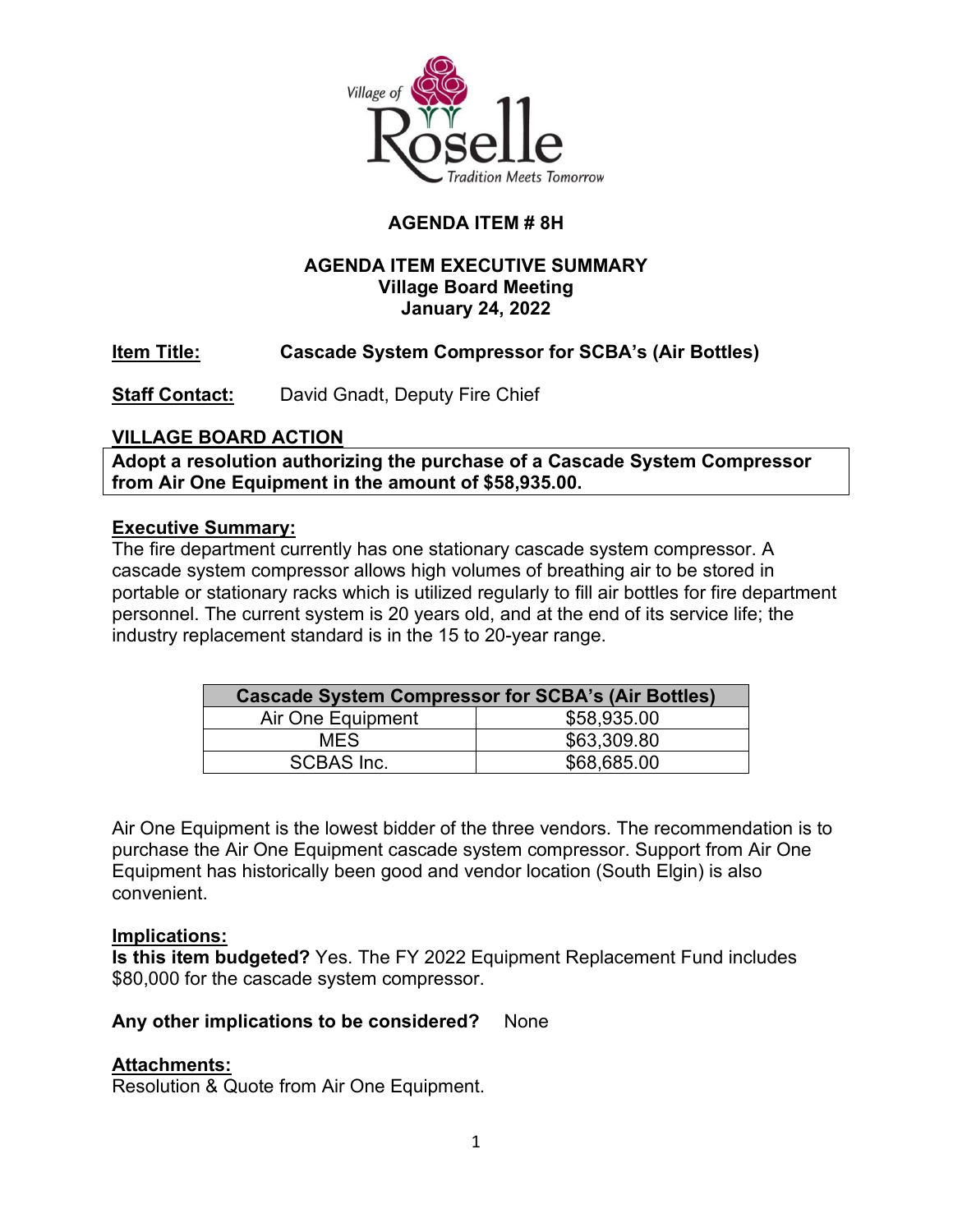#### **RESOLUTION NO. 2022-**

#### **A RESOLUTION AUTHORIZING THE PURCHASE OF A CASCADE SYSTEM COMPRESSOR FROM AIR ONE EQUIPMENT IN THE AMOUNT OF \$58,935.00.**

WHEREAS, the corporate authorities of the Village of Roselle deem it in the best interest of the Village to approve the purchase of a cascade system compressor from Air One Equipment; and

WHEREAS, Air One Equipment has local service area location in South Elgin; and

WHEREAS, Air One Equipment performs all warranty and complex repairs on the fire department cascade system compressor.

WHEREAS, both parties agree to the terms and conditions set forth in the proposal as described in Exhibit A.

NOW, THEREFORE, be it resolved by the Mayor and Board of Trustees of the Village of Roselle, DuPage and Cook Counties, Illinois as follows:

Section 1: The Mayor is hereby authorized to approve the purchase of a replacement cascade system compressor in the amount of \$58,935.00 as outlined in the itemized quote that is attached hereto and incorporated as fully set forth as Exhibit A.

Section 2: Village staff are authorized and directed to undertake any and all other tasks necessary, or in furtherance of, to purchase a cascade system compressor.

ADOPTED this 24th day of January 2022

AYES: NAYS: ABSTAIN: ABSENT:

> \_\_\_\_\_\_\_\_\_\_\_\_\_\_\_\_\_\_\_\_\_\_\_\_\_\_ David Pileski, Mayor

ATTEST:

Patricia Burns, Village Clerk

\_\_\_\_\_\_\_\_\_\_\_\_\_\_\_\_\_\_\_\_\_\_\_\_\_\_\_\_